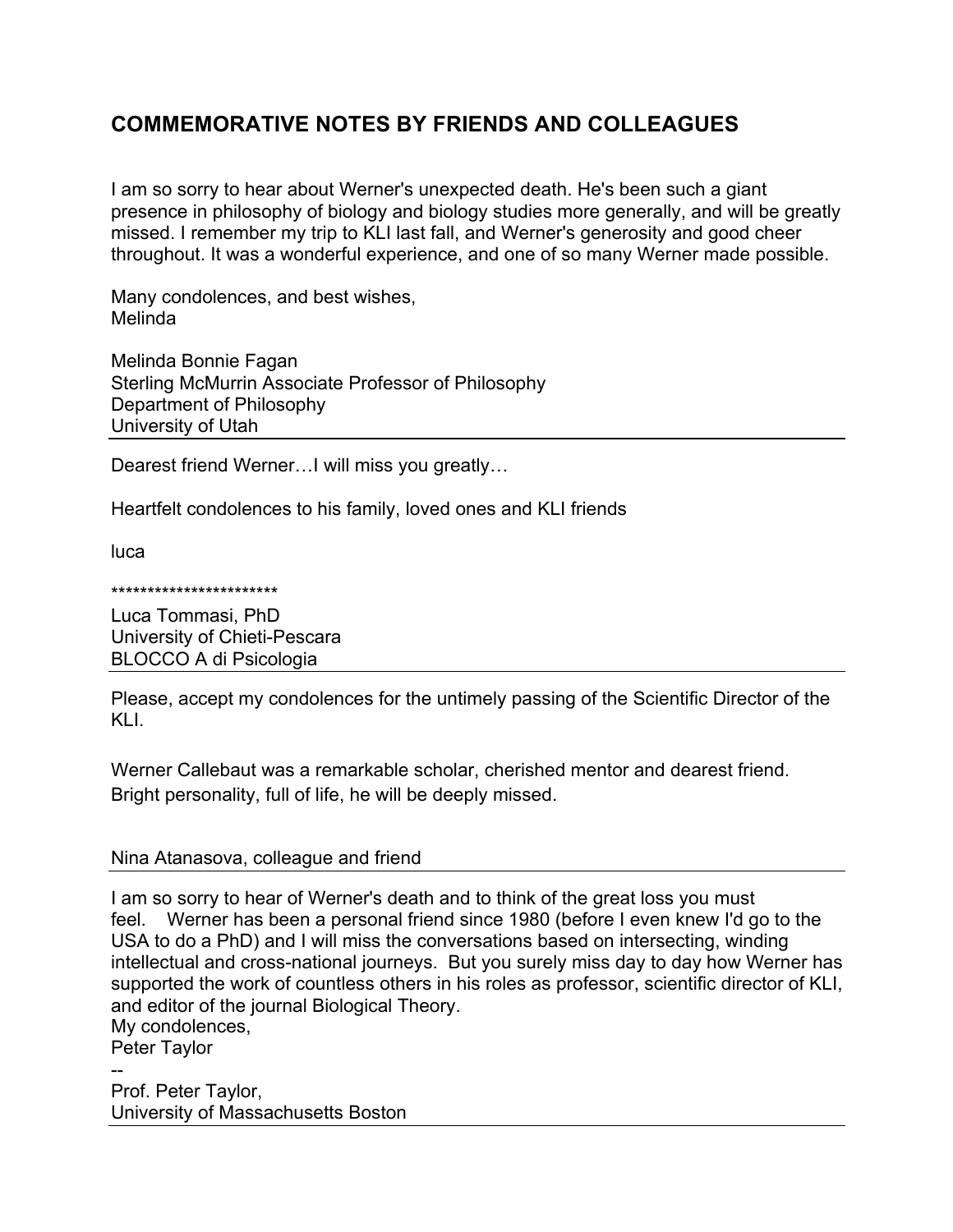I was shocked to hear of Werner's sudden passing. Please accept my condolences. I would be honoured if you would put the following words on Werner's condolence page:

At the University of Maastricht, I got to know Werner Callebaut as a passionate teacher and researcher, with a healthy distrust of academic bureaucracy. He thought I was a postmodern fashionista; I thought he was a romantic positivist. Werner fueled and sparked my love for evolutionary thinking. His teaching changed my view of life, and not just in the biological sense of the word. And he caused my wife and me to fall in love with the city of Liège, where he lived in those days and where we would end up living as well for quite some years.

Intellectually, I owe Werner a lot. His very kind, sometimes complicated but always cheery personality will be missed.

Tom Mulder University of Twente

On behalf of the Faculty of Humanities and Social Sciences at University of Rijeka we wish to express our condolences for the loss of our friend and teacher Werner Callebaut. The news of Werner's decease came as a great shock to all of us, it is hard to imagine that such a kind and warm person is no longer with us.

We have known Werner personally and many of our departmental colleagues have been in contact with him at the IUC Philosophy of science conferences in Dubrovnik. In addition, one of our students has currently been doing research at the KLI under Werners supervision. We will remember with great fondness the time spent with Werner, since he was not just a great scholar but also a genuinely wonderful person with whom we enjoyed collaborating.

Professionally, we admired his passionate approach to philosophy of biology and theoretical biology and his deep commitment in assisting young scholars and students in the region. We will miss Werners sparkling insights into philosophy of biology and equally his joyfull energetic approach to academic life.

Dear Werner, with many thanks from Rijeka, yours, Predrag, Boran, Nenad, Marko, Zdenka and the rest of the Department of philosophy

Predrag Šustar Dean Faculty of Humanities and Social Sciences University of Rijeka Sveučilina avenija 4,51000 Rijeka http://www.ffri.uniri.hr/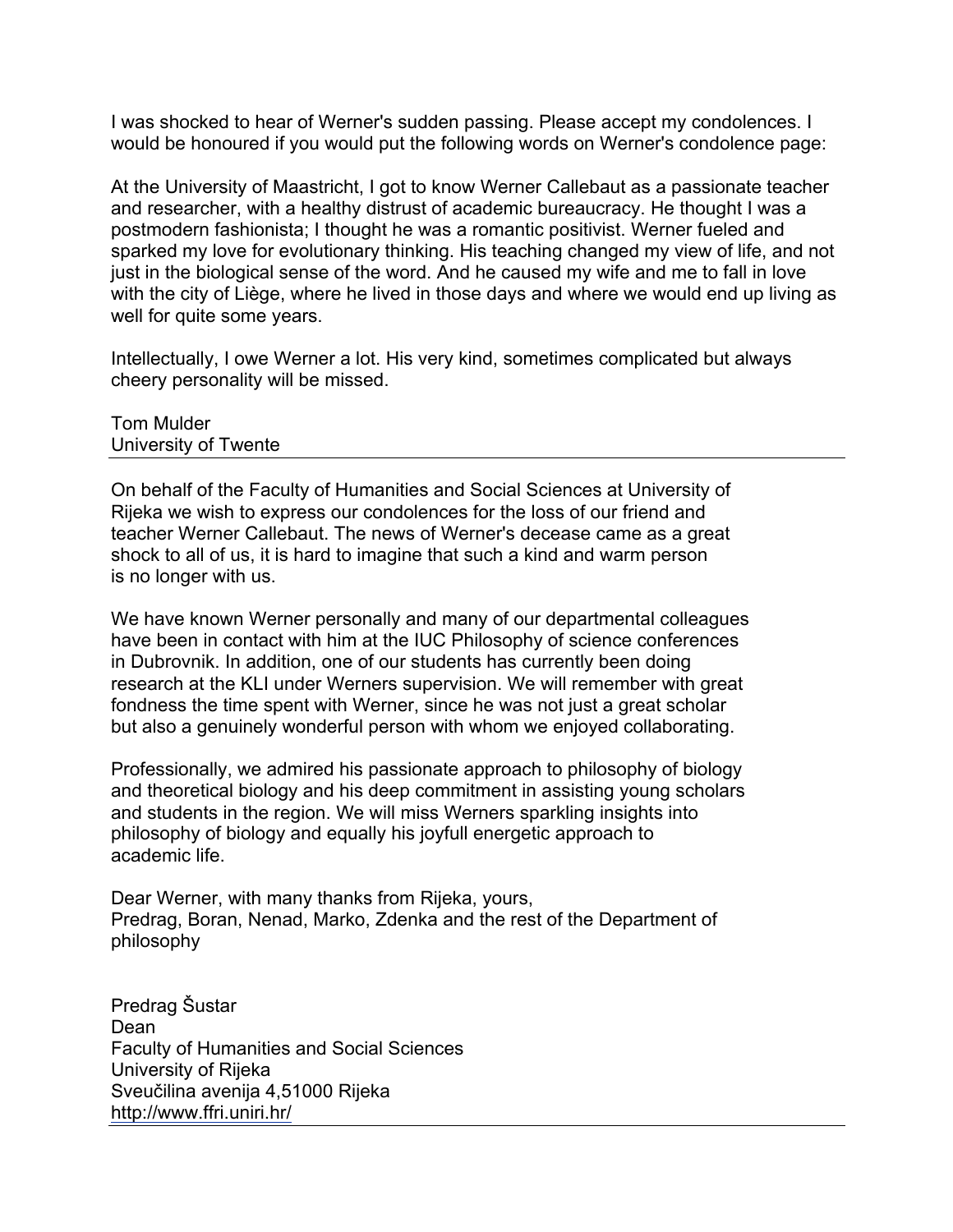Werner Callebaut was one of the most intelligent, gracious, humble, kind, and insightful scholars that I have ever met. Although his scientific and philosophical accomplishments were many, he was devoid of any ego or pedantry. Instead he was continually thinking of others, continually excited about new ideas and eager to discuss them. The clear bright light of his goodness and his openness was his clearest trait. From talking biology to enjoying good beer, he lit up conversation, scholarship, and camaraderie. He is impossible to replace. Blessings, Werner. We shall all miss you.

Kristin Shrader-Frechette, Ph.D., O'Neill Family Endowed Professor Department of Philosophy and Department of Biological Sciences Director, Center for Environmental Justice and Children's Health 100 Malloy Hall, University of Notre Dame, Notre Dame, IN 46556

I'd like to express how shocked I am with Werner's death. So unexpected indeed! Last year when we met in Montpellier he was thriving with life. It is a great loss for the community of history, philosophy, and sociology of biology!

My condolences Charbel El-Hani Institute of Biology Federal University of Bahia Brazil

I just found out that Werner passed away and wanted to let you and everyone at KLI know that I am shocked by the news. While I am confident that the institute is strong enough to absorb this loss, it also will never again be quite the same place without him. In my mind, at least, Werner was in many ways the heart and soul of the institute as I experienced it. He will be missed.

Wishing you all the best,

Jan-Willem Stoelhorst University of Amsterdam Amsterdam Business School

I was shocked to learn that Werner Callebaut has passed away. Werner was irreplaceable as a driving force in the philosophy of biology, and his continuing efforts to re-establish the field in the Low Countries and to bridge the gap between the philosophy of biology and theoretical biology will be sorely missed. We all have lost a very good friend and a core figure in the field.

Thomas Reydon

———

Prof. Dr. Thomas Reydon, Junior Professor of Philosophy of Biology Leibniz Universität Hannover, Institute of Philosophy Im Moore 21, 30167 Hannover, Germany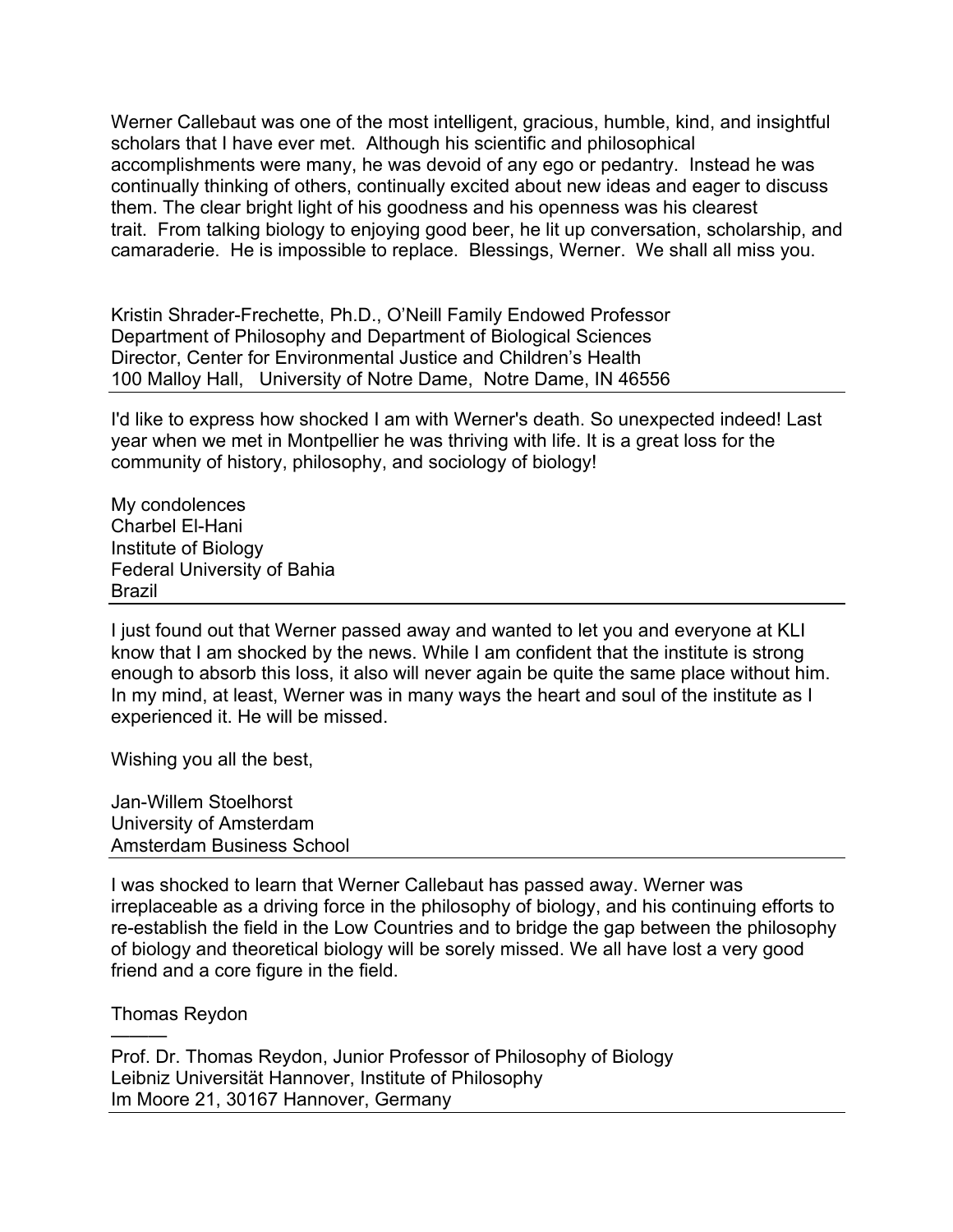I met Werner at the KLI in 1996, where soon after he became my mentor, teacher and later PhD supervisor. He influenced my professional and philosophical development in uncountable ways, and introduced me to uncountable many future colleagues and friends, not to mention my future partner for life. I haven't yet come to terms with his passing. I will be forever in his debts. – Karola Stotz

-- Karola Stotz TWCF Fellow Senior Lecturer Philosophy Department Macquarie University

Konrad Lorenz once complained that scientists and philosophers feel no obligation to keep themselves informed of what is happening on the other side of the fence. Werner Callebaut was one of the few biologists disposed to overcome the opposition of the two cultures that human self-consciousness relies on. *Biological Theory* will prove to be an unreplaceable cornerstone of this generous and creative way of thinking.

Mit besten Wünschen für das Konrad Lorenz Institut und freundlichem Gruß aus Münster, Ferdinand Fellmann -- Dr. Ferdinand Fellmann Prof. em. für Philosophie an der TU Chemnitz

Jean Gayon

"As director of the Institute of History and Philosophy of Sciences and Techniques (Paris), and also as a personal friend, I would like to express my deepest condolences to Werner's colleagues and friends, and to the KLI. I know of nobody in the world who contributed so significantly to the internationalization of philosophy of biology. Werner Callebaut made the KLI a unique institution in that respect. The creation of Biological Theory, was too, a big event: this journal almost immediately became a major journal in the field. But Werner was, too, an incredibly imaginative and productive thinker. From his initial work on Robert Nelson and evolutionary economics, to his last contributions on big data, not to speak of his celebrated Taking the Naturalistic turn, or how real philosophy of science is done (1993), he was unendingly creative and open new routes for philosophy of biology and biological theory."



Jean Gayon Professeur à l'Université Paris 1-Panthéon Sorbonne, membre senior de l'IUF Directeur de l'IHPST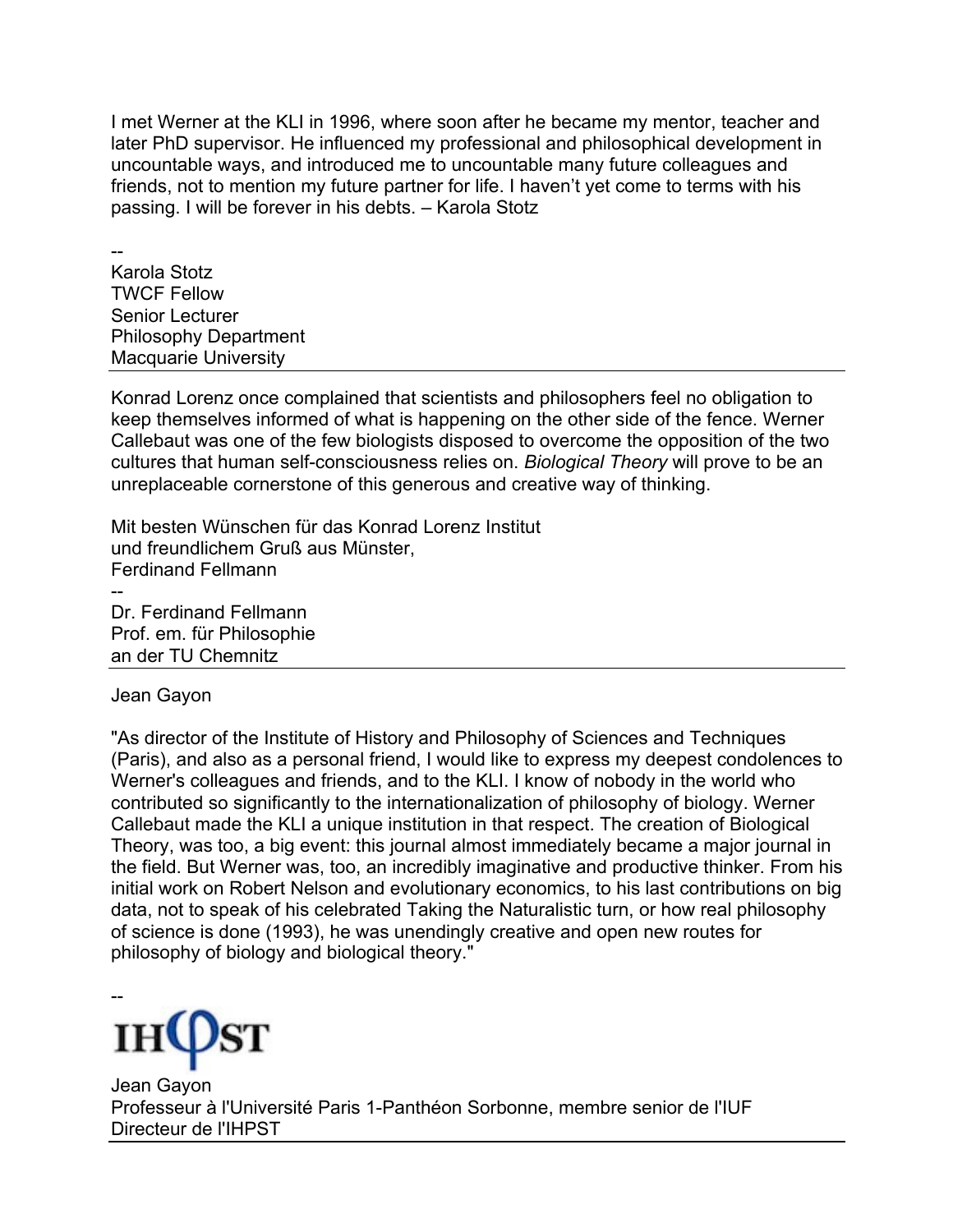Werner was a great philosopher, and he was one of the few people who put into our field its dynamics and its friendly character. He was exceptionnally kind and a very human person. This is a very tragic loss, and I can somehow feel how terrible is this event for you who were working with him more constantly.

I just wanted to tell you how sorry I feel about that, and that I, with many of my friends and colleagues here, share your sorrow.

-- Philippe Huneman

Philippe Huneman Université Paris 1-Panthéon Sorbonne

Werner was a good friend, a fine gentlement and a brilliant scholar. I wish to recall, among the several merits he had, the efforts he did to improve the level of both the European philosophy of biosciences and the communications among junior and senior scholars coming from different traditions. He was a man of peace. He was a good friend Giovanni Boniolo

Dipartimento di Scienze della Salute University of Milano & Department of Experimental Oncology European Institute of Oncology (IEO) via Adamello 16-20139 Milano- Italy ph. +39-02-94375103

Werner Callebaut was a unique intellectual, whose inexhaustible vitality, passion, incisiveness and open-mindedness contributed enormously to the successful development of philosophy of biology world-wide. As many younger scholars in this field, I met him in the first days of my PhD training, and he proved to be an inspiring mentor, colleague and friend, and a steadfast source of support and inspiration, ever since. His mentorship and guidance has benefitted the intellectual and personal development of countless philosophers and scientists over the last twenty years, and contributed greatly to making sure that our field does not lose contact with the science which it analyses, but rather that philosophical and scientific work evolve in constructive dialogue and reciprocal respect. His ability to reach across fields of relevance to the philosophical understanding of biology (comprising areas as far removed as economics, evolutionary biology, history, sociology and cognitive science), as well as across national cultures, languages and traditions (most notably the 'continental-analytic' divide among philosophers of science), made him into a perfect ambassador and scientific director for the KLI. He was also a shrewd organiser, with the rare ability not only to produce ideas, but to transform them into reality in ways that were inclusive and transformative for others — among his many achievements in this respect, aside from the wonderful community he created at the KLI, are his creation of the journal Biological Theory and his many initiatives fostering the training of young philosophers, such as the creation of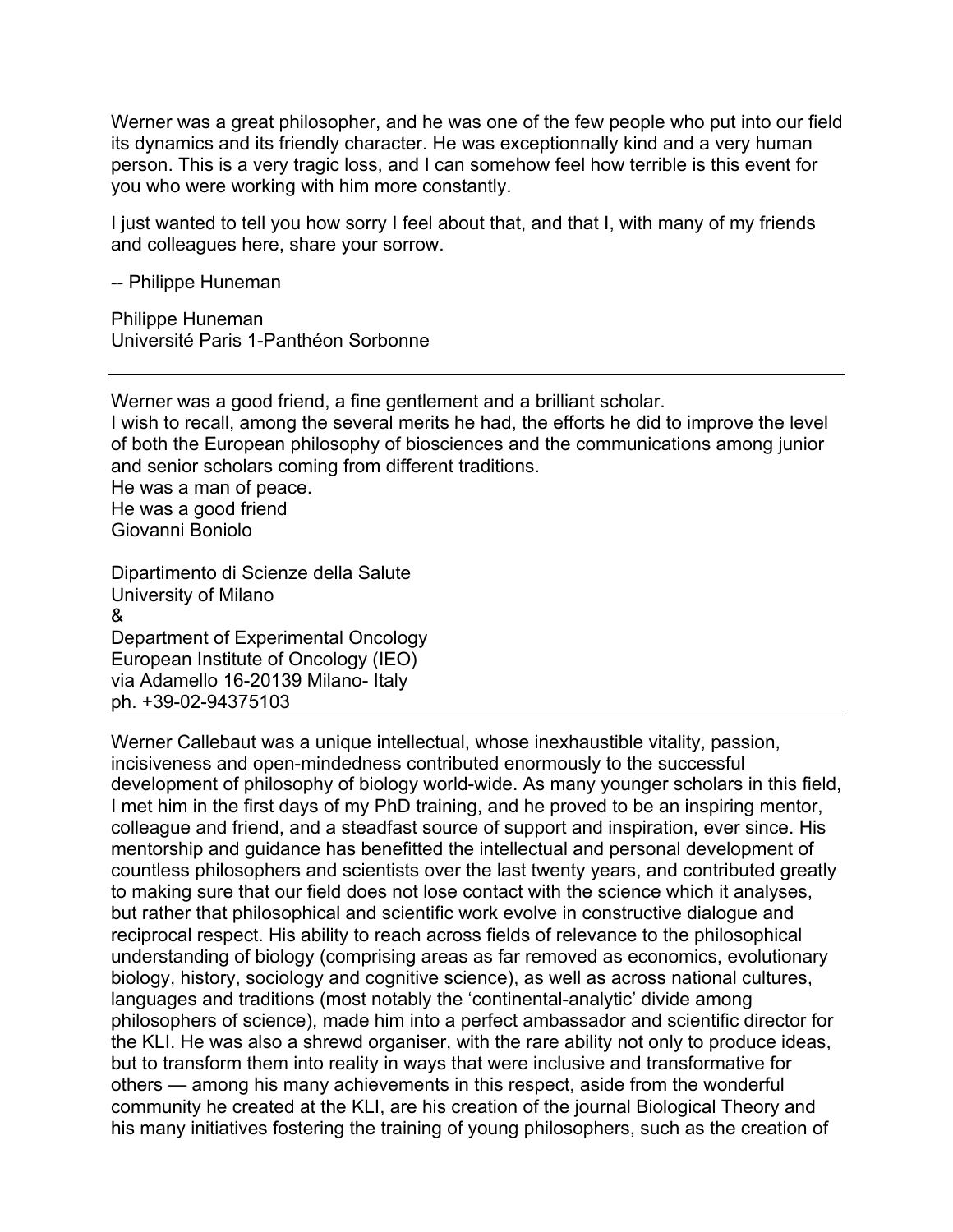a European Advanced School in the Philosophy of Biology, whose latest session took place two months ago at the KLI, and his support for the International Society for the History, Philosophy and Social Studies of Biology, of which he was currently President. Adding to this background and vision, Werner was an inventive, ebullient thinker, able to intervene in and shape several crucial debates within and outside of the life sciences. He was due to take part in a project on data-intensive biology that is starting at Egenis this coming month, and he will be very dearly missed both as a contributor and as a friend. His untimely death is a serious blow to our field, and leaves us with an immensely rich legacy for the future.

#### Sabina Leonelli

Associate Director of the Exeter Centre for the Study of the Life Sciences (Egenis) Associate Professor in Philosophy and History of Science at the University of Exeter, UK

I was deeply saddened by the news of Werner Callebout's passing. I would like to offer my sympathy to his family and loved ones, and to his friends and colleagues at the KLI and elsewhere.

Sincerely, Antoine C. Dussault

## Université de Montréal, Collège Lionel-Groulx

I was greatly saddened last month to be informed of the death of Werner Callebaut, Scientific Director of the Konrad Lorenz Institute, Editor-in-Chief of the journal Biological Theory published by Springer, Co-editor of the Vienna book series in Theoretical Biology published by MIT Press, and at the time of his death, President of the International Society for the History, Philosophy and Social Studies of Biology.

I have been trying to remember when I first met Werner. I clearly remember the actual conversation and I believe it probably was at the ISHPSSB (ishkakibble to insiders) meetings at Oaxaca, Mexico in 1999. At a coffee break he came up to me and said "you're Marion Blute" and to my astonishment he began talking about a paper I had published on "Sociocultural Evolution: An Untried Theory" in Behavioral Science in 1979 based on part of my PhD thesis! I looked down at his name tag and exclaimed "Ah, Callebaut", your book is my favourite book in the philosophy of science" and it was. The book was Werner's "Taking the Naturalistic Turn: How Real Philosophy of Science is Done" (1993). As a sociologist I had loved the way he studied the philosophy of science (specifically of biology) by interviewing theorists (the subtitle of his book had been a playful reference to debates over realism and relativism in philosophy and the title as a whole drew attention to the fact that he was studying science studies empirically - i.e. doing "real" philosophy.) I long had the idea of replicating something of Werner's study and finally got around to it a decade later with a graduate student, Paul Armstrong. We interviewed some philosophers and others who had put forward general theories of the scientific process and published it in *Perspectives on Science* in 2011. One of my great satisfactions as an academic was the pleasure I gave Werner in talking about some extensions of that work at the ISH meeting in Cleveland in 2011. He sat in the front row with a big grin on his face - so pleased that his classic continued to bear fruit.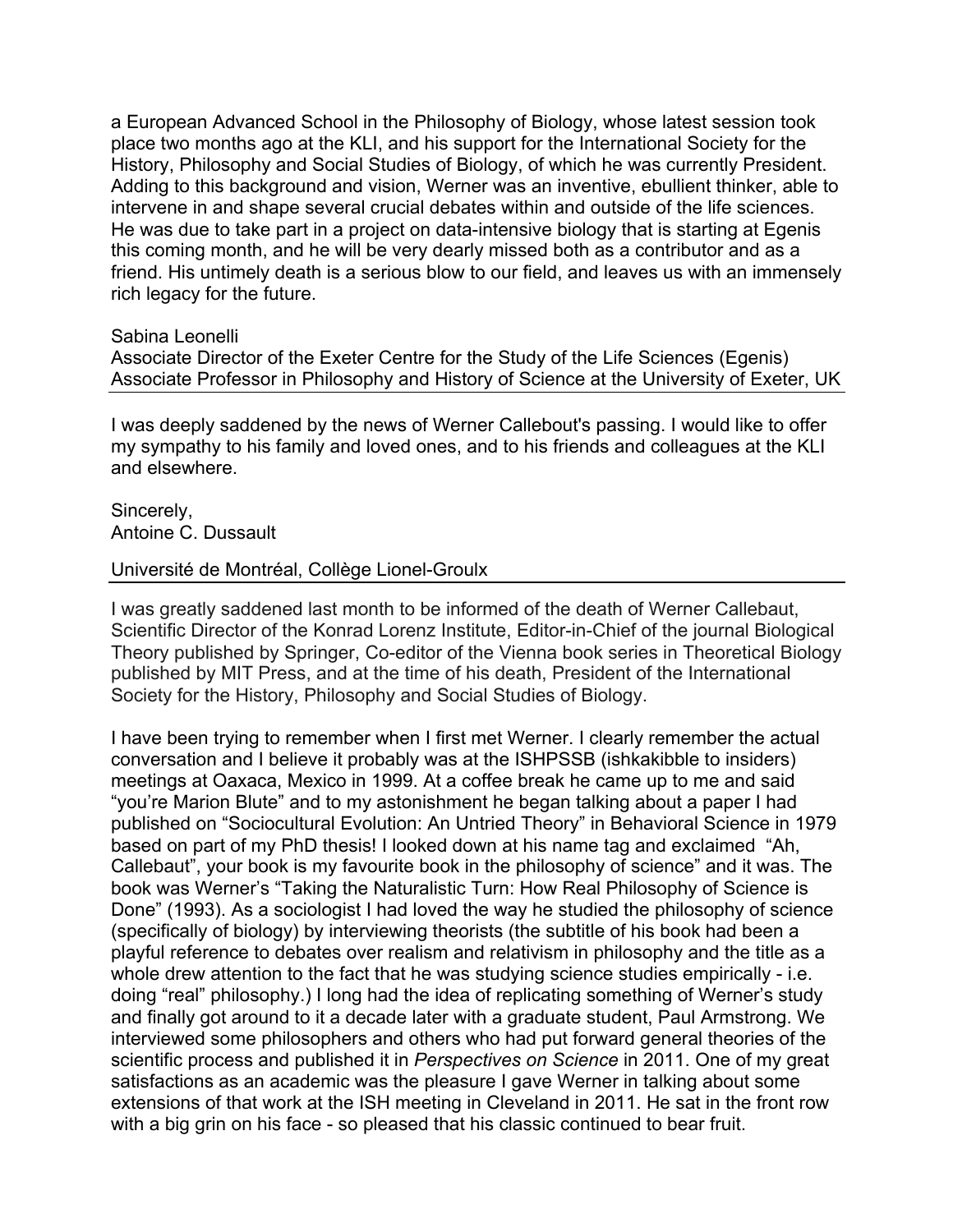We had many interactions over the years both in person and via e-mail. We disagreed about systems theory but were both admirers of Donald Campbell. I remarked to him once that a lot of the conceptual analyses that philosophers of science engage in at ISH and elsewhere are scientifically useful and important and he agreed, adding that was why he was attempting to start a journal. I helped him out with *Biological Theory,*  particularly in the early days, with some refereeing and other things, published a few pieces in the journal, and have remained on the editorial board and later the editorial advisory board to this day. I spent a pleasant afternoon at KLI after the Vienna meetings in 2003. In 2008 he wanted me to come and finish my book there, but with the books and papers I had accumulated for the work over the years, I decided it was impossible. In 2010 we discussed organizing a colloquia on the evolution of anisogamy (the foundations of the biological theory of gender differences and relations) which his board quickly approved but then we caught wind of a book to be published including articles by most of the people we would have invited so decided to scrap the project. Instead, I wrote an article on the topic and published it in *Biological Theory* in 2013.

This spring in the course of communicating about a book review he wanted me to do, he sent me a long e-mail about all the things he had been up to. He was so pleased that the new KLI building was more or less complete - at least the large, noisy crane had finally been dismantled! I read his article on scientific perspectivism that he sent with pleasure and true to his habit, which he said he had inherited from Donald Campbell, whatever I sent him he broadcast to anyone he thought would be interested. I was on the ISH nominations committee when Werner was nominated as President. Although enthusiastic, I wondered whether anyone could really handle managing KLI, the journal and the society all at once. But sure enough he assembled the biggest group of people to work on various committees for ISH that we have ever had. And this is the point. Werner was not only an accomplished intellectual in the traditional sense of broadranging interests, but also a great colleague and a superb networker. It is going to take a minimum of at least three people to replace him functionally, but he will never be replaced to his friends.

# Marion Blute, Emeritus Professor, Department of Sociology, University of Toronto.

I have delayed writing this for far too long. It was a terrible and traumatic shock, and I simply didn't know how to deal with it. I have known Werner for over 30 years, from the first year he came to the US, to come see me and Don Campbell, and have counted him as one of my closest friends. He returned to Chicago another 2 or 3 times for extended periods while writing his book, which was basically the brilliant construction of a new literary form, and I sympathized with him thru his juggling of multiple jobs until he landed at the KLI, which was as ideally suited to him as he was to it.

Barb remembers returning from school, several times, to see Werner and I sitting out on our back porch in Chicago (he just arrived from the airport) drinking the selection of Belgian beers he had brought (often in the glasses he had liberated from various Bierhallen. These we still have and treasure!)

Werner was an intellectual omnivore, and knew more about more diverse topics than virtually anyone I know. He was superb at bringing people together. And a truly original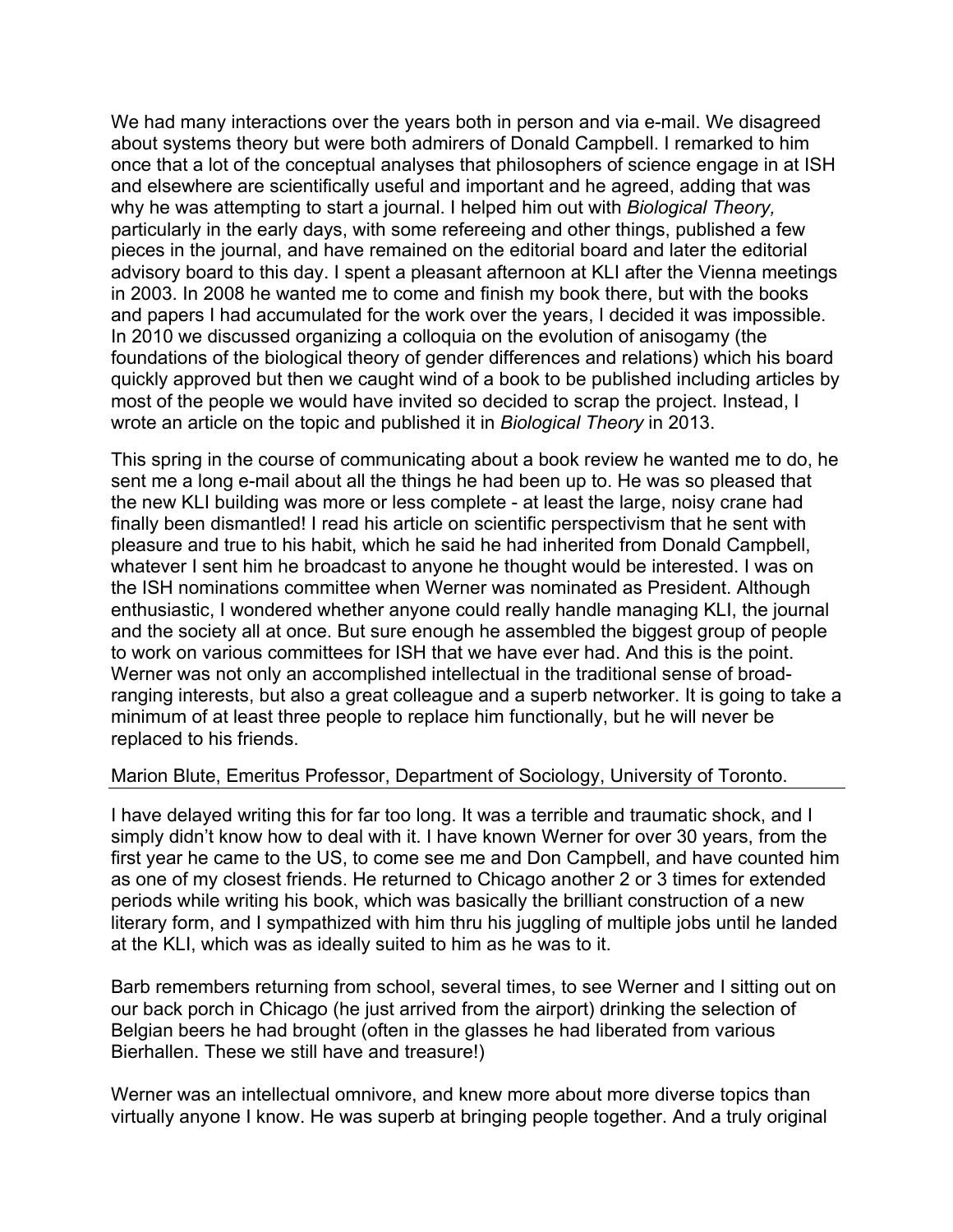thinker. The idea of taking the interviews he did for Belgian public radio, intertwining them as conversations on the topics covered in the various interviews, rather than as transcripts from the interviewees, was an inspiration, but then sending the conversations to all of us and asking whether we had anything to add was truly inspired, and his beautifully synthesized product stands as the most penetrating vision of the

philosophical and scientific side of the new movement that became ISHPSSB in existence. It is a fitting tribute that he was voted president in this last year.

Werner also stands out for his support of younger scholars, which suited him ideally to the KLI, and it to him. A generation of philosophers, biologists and cognitive scientists, historians, and sociologists of science benefitted from his counsel and support, as did the many KLI conferences that took place in Altenberg from 1996 on. The conception of our scaffolding book was significantly scaffolded by his interaction and support, and I wish that we could dedicate it to him retroactively.

We will all miss his cheery presence and memories of lunches at the KLI and beers elsewhere as long as we live, but thankfully he has left his salutary marks on our discipline in many ways. We and our intellectual children will continue to benefit for many years to come.

Sadly, and in warm memories of our common friend,

William C. Wimsatt Winton Chair, College of Liberal Arts 751 Heller Hall Minnesota Center for the Philosophy of Science University of Minnesota 773-454-1225 wwim@umn.edu

Werner Callebaut was an inspired and acute scholar, covering philosophy and epistemology as well as biology. At the same time he was a great lover of, and authority on jazz, a master of the anecdote, displaying a wonderful sense of understatement and absurdity.

Together we have made a number of safari tours through Belgium: Werner led us to landscapes of industrial decay, through idyllic hills still engraved by all those wars, and to surrealistic quarters of forgotten towns. We mourn for this erudite and melancholic friend and remember the marvellous time we were allowed to share with him.

Prof dr Tannelie Blom Prof dr Maarten Doorman Prof dr Ton Nijhuis Dr. Joseph Wachelder

Duitsland Instituut Amsterdam Universiteit van Amsterdam Prins Hendrikkade 189B 1011 TD Amsterdam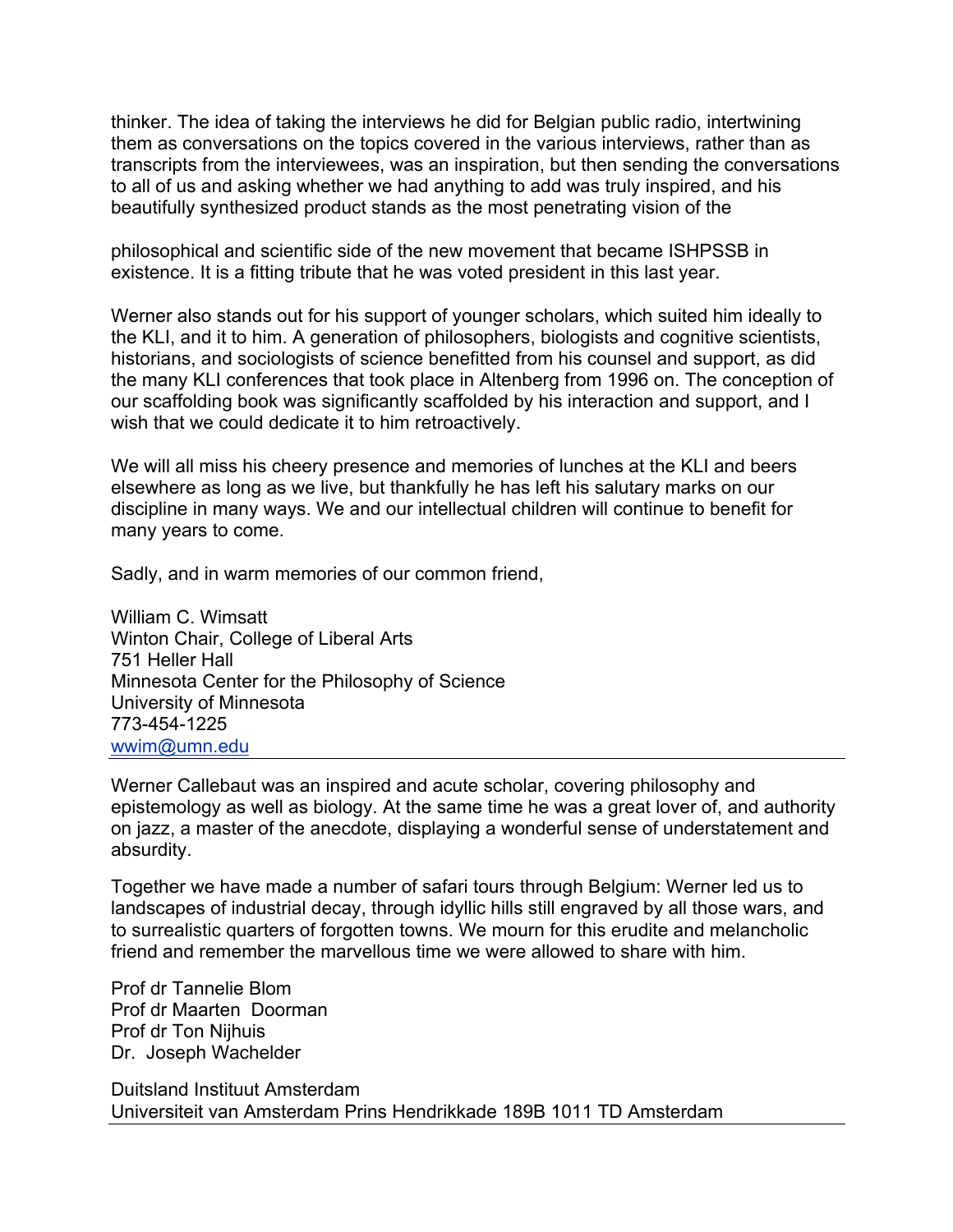I am sorry for your loss. Werner was a genuinely kind, sociable and funny person. I'm glad to have met him. He will be sadly missed.

--

Sincerely, Katinka Quintelier - nl.linkedin.com/in/katinkaquintelier/

Im Gedenken an einen großartigen, mutigen Menschen – Werner Callebaut – frei nach Rainer Maria Rilke:

Der Tod ist groß (zu groß?).

Wenn wir uns mitten im Leben meinen,

wagt er zu weinen

mitten in uns.

# Maria Kronfeldner, Central European University, Budapest

Prof. Werner Callebaut has taught for many years the course 'Philosophy of Science' to the students of our faculty of Sciences at Universiteit Hasselt (Belgium). In honour of Prof. Callebaut, a symposium has been organized at Universiteit Hasselt on February 16<sup>th</sup> 2011 with as title 'The Future of Freedom in Science'. This honorary symposium with the collaboration of Prof. Artois, Prof. Van Bendegem, Prof. Van Kerkhove and the rector of Universiteit Hasselt, Prof. De Schepper - grew out to a wonderful, mindshifting and exciting event. It was also the last time that I had the good fortune to encounter Prof. Callebaut.

Our sincere condolences to the family and colleagues. We remember him with lots of affection and esteem.

Prof.dr. Jean Manca

Former Dean of the Faculty of Sciences – Universiteit Hasselt - Belgium

Dear Prof. dr. Müller and all at KLI,

grieved by the sudden passing of our most valuable colleague Werner Callebaut, I kindly ask you to hereby accept my sincerest condolences

- on behalf of the Centre National de Recherches de Logique / Nationaal Centrum voor Navorsingen in de Logica, its president Prof. dr. Marcel Crabbé and all fellows (www.logic-center.be)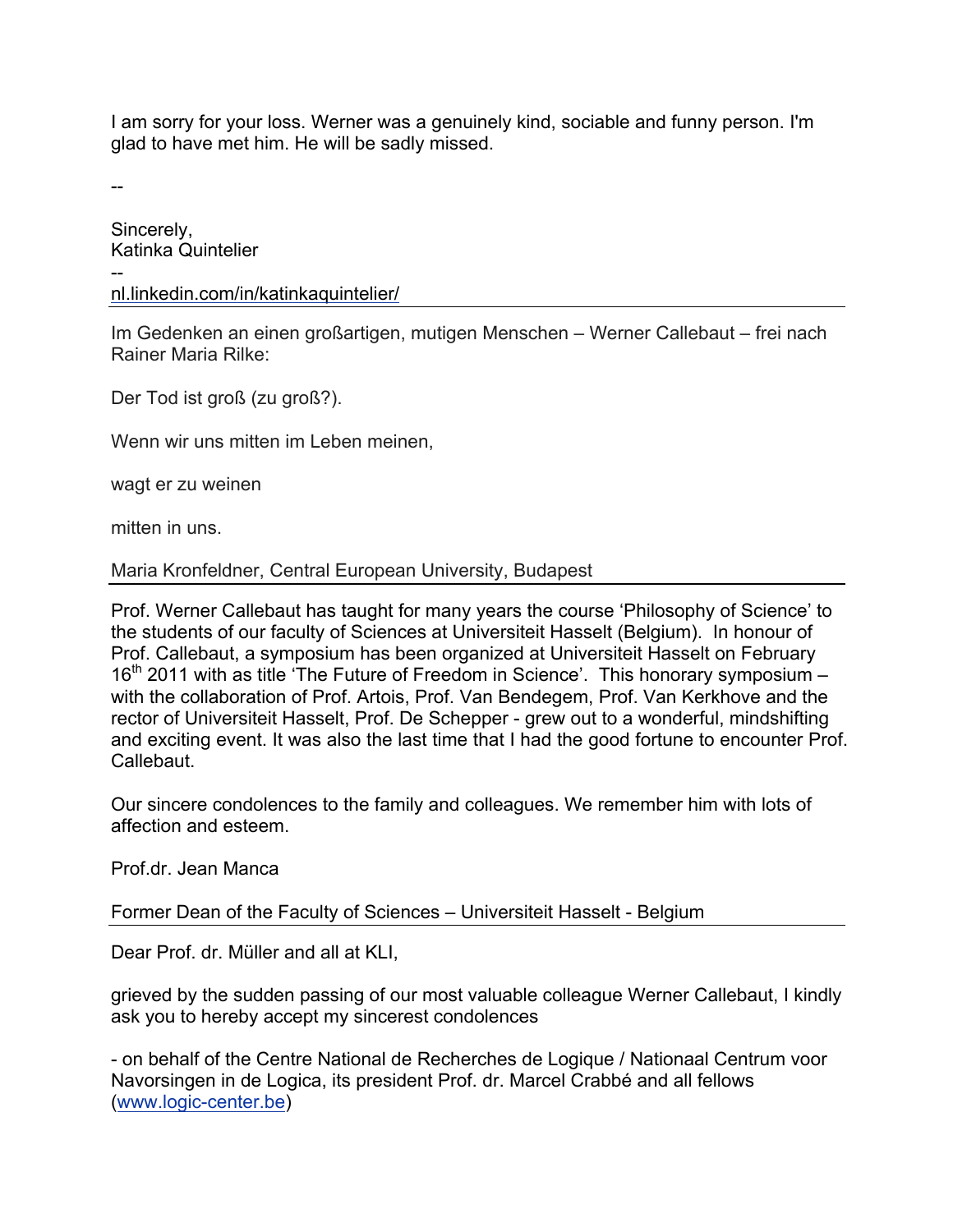- on behalf of the Centre for Logic and Philosophy of Science at Vrije Universiteit Brussel, its president Prof. dr. Jean Paul Van Bendegem and all members (www.clwf.be)

- personally, as Werner's successor as a lecturer in philosophy of science at Universiteit Hasselt (www.uhasselt.be)

I am very sorry to be unable to attend the burial ceremony, but will certainly take a future opportunity to visit Werner's remains near the place where he has been professionally active for so long, and moreover to such considerable success.

I salute a great philosopher and friend.

## Prof. dr. Bart Van Kerkhove

Werner was a polymath and a brilliant mind, but much more important for the KLI – he was an outstanding mentor who poured his soul into the support of the many fellows and visitors to the KLI. In a highly competitive profession where young scholars struggle to establish themselves, Werner was a port in the storm. I know that many feel like they lost a father. And speaking for myself, Werner's support was essential in my carrying through my book project (not done yet, but in sight). I will always be in his debt, and I like so many will miss his friendship.

Stuart Glennan

Professor of Philosophy & Associate Dean, Butler University, Indianapolis

I am extremely sad to learn the death of Werner Callebaut and I want to send you all my sympathy and courage for this difficult moment of the loss of a friend and a colleague.

Less than a year ago, Werner came as a member of the jury for my PhD defense in Paris and he gave me really good advices. I still was in touch with him, I saw him twice during the summer and I cannot realize that he has passed away.

Antonine Nicoglou

#### Université Paris 1-Panthéon Sorbonne

Werner and I have known each other since 1984. We could go a year or two without talking, but immediately start a conversation where we left off. It was a relationship with its own tensions, yet firmly grounded in a confidence in each other.

With sympathy and affection,

Linnda Caporael

Department of Science & Technology Studies. Sage Laboratory, Rensselaer Polytechnic Institute. Troy, NY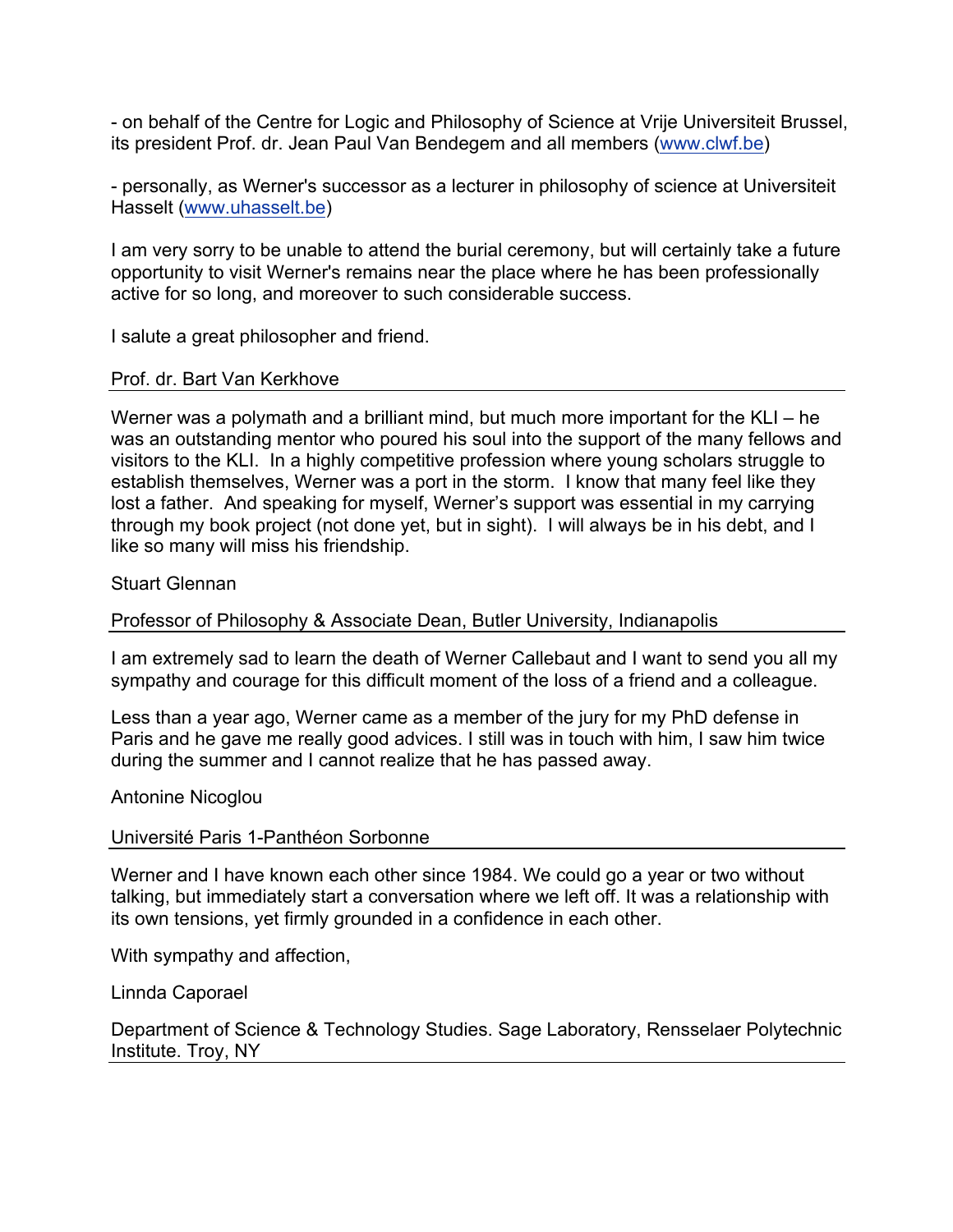I'm terribly sorry. It was so unexpected. Werner helped so much, and I was looking forward meeting him again in Chicago. It is a terrible loss.

### Tudor Baetu

Universidade do Vale do Rio dos Sinos (UNISINOS), Brazil

We would like to take this opportunity to convey our condolences to Dr. Callebaut's friends and relatives, and to the many colleagues in all parts of the world who held him in esteem.

## Anya Plutynski

## Washington University in St. Louis, St. Louis, Missouri, USA

I have been very sad when reading this terrible news. I did not know Werner very well but I had the opportunity to meet him twice: once in Paris for a seminar at IHPST, and more recently in Klosterneuburg for the last EASPLS. These moments were short, but long enough for me to appreciate Werner's great work, great kindness and remarkable sense of hospitality.

## Gaëlle Pontarotti

## Université Paris 1-Panthéon Sorbonne

I'm very sorry, a big loss for all of us. Please, transmit my condolences to the people in the KLI, I'm with you all in these moments.

Maria José Frapolli

#### University of Granada, Spain

What an incredibly sad message to read. I didn't know Werner before I arrived in Vienna but even to me this comes as a shock, so I can't imagine how painful it must be for those who were friends with him for years. The KLI must feel very empty without him. My deepest sympathy to all.

#### Eveline Seghers

#### Ghent University, Belgium

I've learned yesterday about the disparition of Werner with sadness and consternation. Although I didn't know him very well, he appeared to me as a very gentle and sympathic person and since I suppose that you were good friends, I wanted to tell you my sincere regrets and condoleance. I don't know anything about his family but if you have the opportunity to tell them the regrets of the whole philosophy of science community, I will be a part of it.

#### Guilliaume Schlaepfer

Département de Philosophie, Université de Genève, CH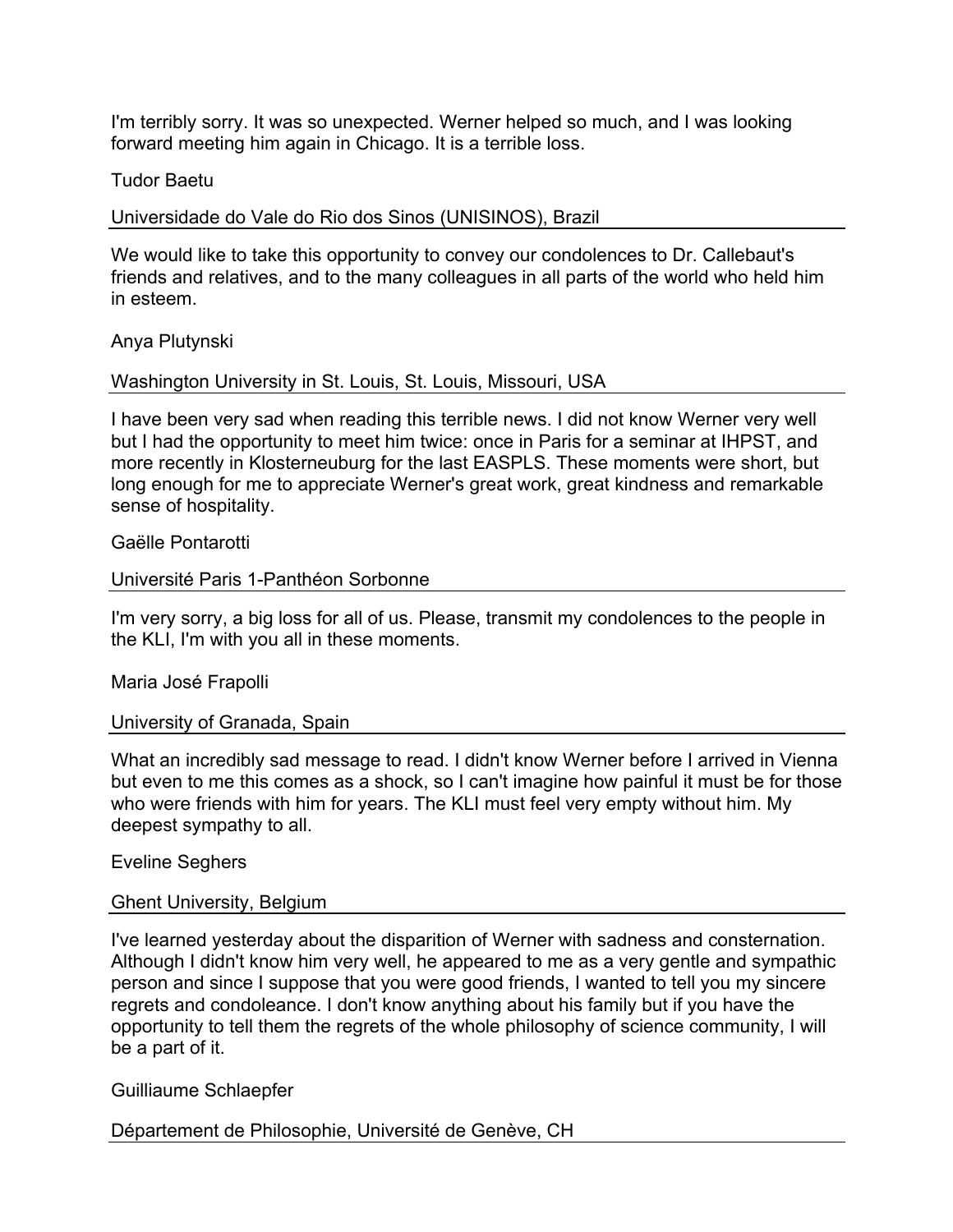I write to pass on our many condolences from Dominique and I to you, Gerd and Eva. I am deeply sorry to hear of Werner's sudden passing. He and I had some great times together, and he generously helped me establish myself in this career. I will definitely miss him.

## Miles Macleod

TINT, Academy of Finland, Centre of Excellence in the Philosophy of the Social **Sciences** 

I am still reeling from the shock, sadness, pain, and disbelief of our loss. This is too hard to accept. I cannot imagine how terrible things are for you all over there. Please take care of yourselves. I am so sorry. He will be missed so dearly.

Lynn Chiu

## Department of Philosophy, University of Missouri

I learned something new from every encounter I ever had with Werner. After my talk at the recent workshop he asked me if I was in fact rejecting the "Malthusian assumption" implicit in standard evolutionary theory. That was precisely what I had been doing, but I never put a name for it, so did not appreciate its ramifications. When I got home I did a search, which led me to Werner's wonderful 2007 Biological Theory article on Herbert Simon, which I had missed, where he laid out the whole issue in elegant detail. I wrote to Werner with some comments and questions and was greatly looking forward to continuing the conversation. He also always made me laugh. The loss is terrible.

Stuart Newman

# New York Medical College in Valhalla, NY

Elisa and I have been in total shock ever since we heard the devastating news about Werner yesterday. We can only begin to imagine how you must be feeling. In truth, we are still finding it hard to believe what has happened.... Our thoughts are with you in this difficult time.

Daniel Nicholson

University of Exeter, GB

May I express my deepest sympathy to the KLI family.

Werner will be remembered.

Marcel Weber

Département de Philosophie, Université de Genève, CH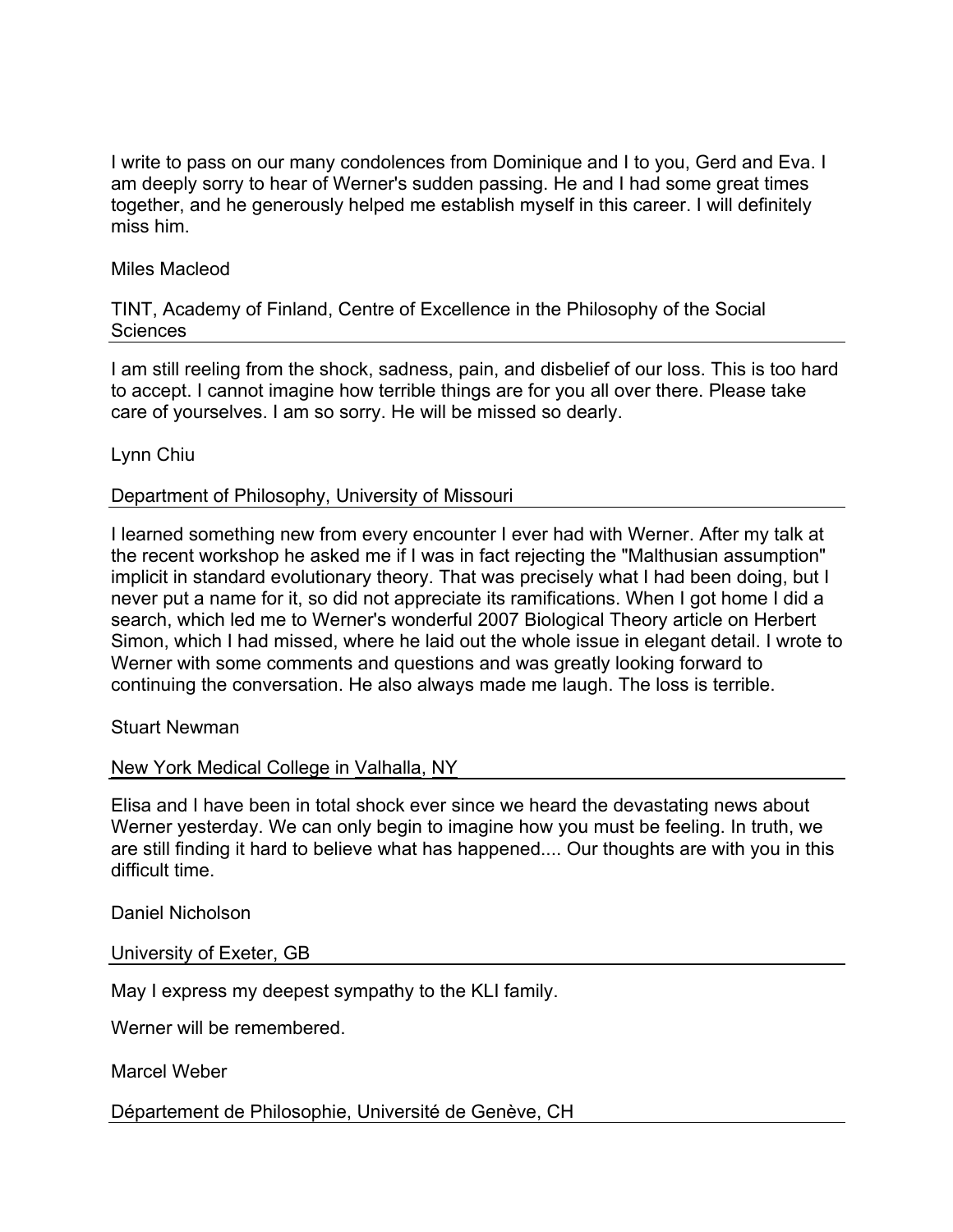Even though I did not know Werner very well, I am touched and I share your profound sadness.

# Thibault Racovski

# University of Exeter, GB

Werner Callebaut's contributions to science will be praised by many of his colleagues, who are better placed to do so. At Hasselt University, we will remember Werner as a lecturer who had the somewhat difficult task of teaching philosophy of science to scientists-to-be. Difficult at least at the start of a semester because many physicists, chemists and biologist start out considering philosophy to be a petty intellectual pursuit that has no bearing on the real world.

However, throughout his course, many students came to see the relevance of studying the processes that create "science". They became fascinated with the evolution of how science was perceived throughout history and how the scientific process ought to operate according to leading thinkers of the era. He inspired many to reconsider their preconceptions of science. It is probably safe to assert that Werner has made a significant difference in how a generation of scientists thinks about their day to day work and methodology.

Some of those students later became his friends and colleagues. Many of us fondly remember long conversations with Werner over a glass of wine, or at the table of a good restaurant. It was nice talking to him, with his warm and cordial personality, his selfdeprecating air and modesty. He will be greatly missed.

# **For the Hasselt University community**:

Prof. dr. Tom Artois Prof. dr. Geert-Jan Bex Prof. dr. Paul Janssen

This is terrible news and a great shock. Veena and I find it difficult to believe it. Our stay at KLI was such that both of us feel we have lost a member of our household. To all of you at KLI, the absence of Werner will be felt every day. We join you in your sorrow.

Vidyanand Nanjundiah and Veena Rao

# Centre for Human Genetics, Bangalore, IN

Ich bin erschüttert und traurig.... Ich kann mir nicht vorstellen, dass Werner nicht mehr ist. Ich habe ihn nicht so gut gekannt, aber die Zeit, die ich mit ihm verbracht habe, war wahnsinning inspirierend, anregend und lustig. Ich werde ihn vermissen.

Verena Halsmayer

Universität Wien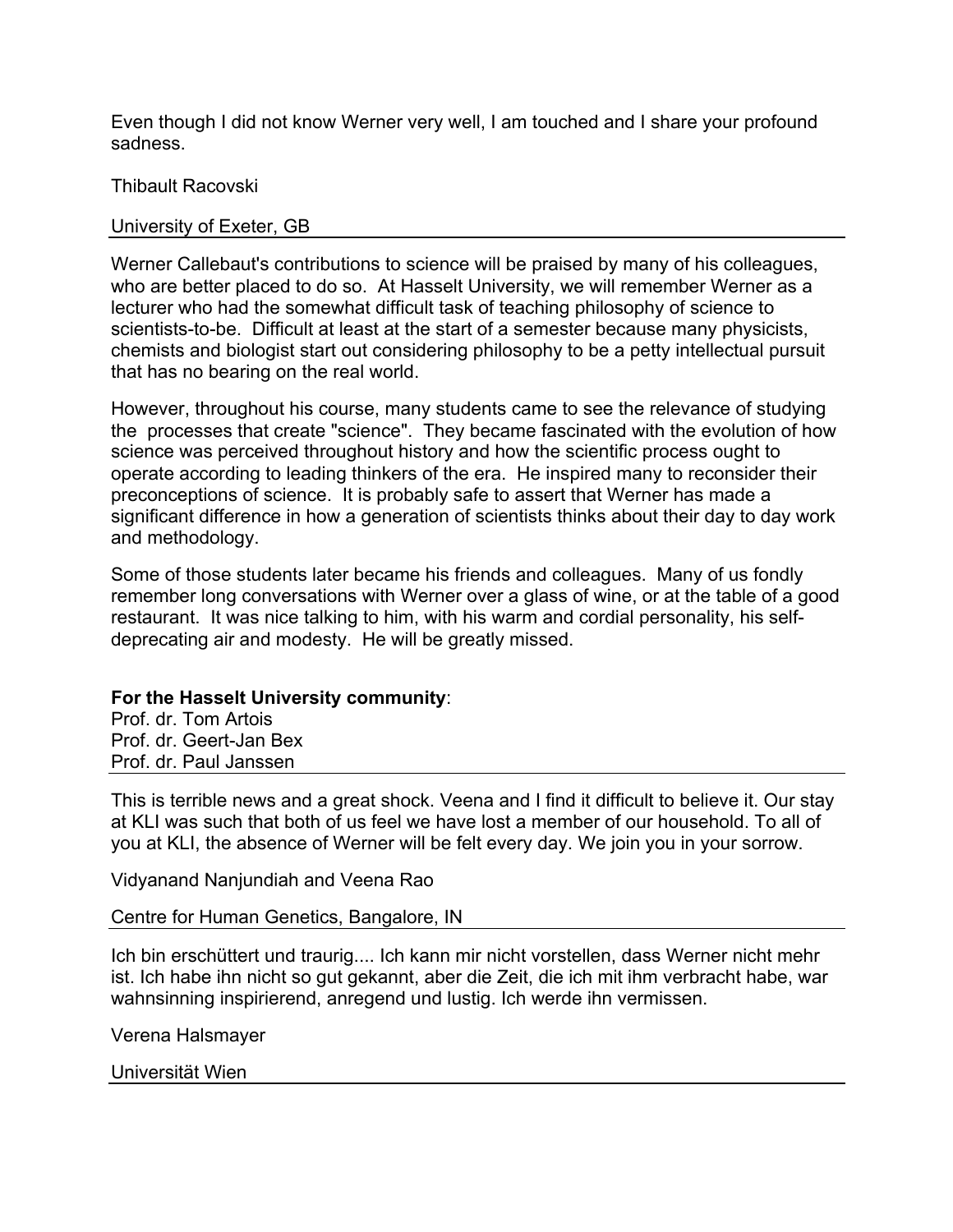Ich bin sprachlos zu hören, dass Werner nicht mehr da ist. Mein aufrichtiges Beleid. Beim EASPLS im September haben wir noch gemeinsam über die 'alten' KLI-Zeiten geplaudert und gelacht. Ich kann mir kaum vorstellen das KLI zu betreten ohne Werner wieder zu treffen. Ich werde ihn vermissen

Joeri Witteveen

## Utrecht University, NL

When I first met Werner, at the Modularity Workshop in 2000, his was a species I hadn't encountered before: a philosopher engaged in biology. And frankly, I was a bit skeptical of what exactly he did. By the time I submitted my chapter for the book, and Werner told me, "This is exactly what we were looking for", I realized that we were perhaps from the same unnamed tribe, and that perhaps he was exactly the philosopher I had been looking for.

When I arrived at the new KLI in April, the first thing I heard is that Werner had stories for every corner and street in Vienna. How I looked forward to hearing all of those stories. That Werner was the "go to guy" for cultural historical knowledge was something he seemed to be unaware of, as when I asked him some arcane historical question, he said, "Why are you asking me?"

In the brief 6 months I got to know Werner, I came to realize he was not simply the editor of the journal and scientific director, he was an anchor --- his deep knowledge of the past 2500 years of scientific endeavor gave us all a firm anchor amidst the trending seas of scientific fashion, a groundedness that reassured me my work was of value even when it wasn't "the latest thing." Alas, we are without that anchor, Werner.

We were enjoying tapas at a Spanish cafe near Schwedenplatz last spring, and the subject of health came up, and Werner said, "I am pretty robust." I truly believed him. And so, when I got the e-mail while I was thousands of miles away, it was quite incomprehensible---it was a combination of words that could not be understood.

Werner's ontogeny was far too brief. I count it as a blessing I was able to know him far as long as I did. But I wanted so much more --- I wanted to hear those stories of Vienna, I wanted to hear him say again of my next paper, "This is exactly what we were looking for." Werner could find things to be indescribably funny. I want to hear that laugh again.

Lee Altenberg

The KLI Institute, Klosterneuburg

Really sorry --and still shocked-- after hearing the sad news today.

A big hug to all the KLI family.

Kepa Ruiz Mirazo

Department of Logic and Philosophy of Science, San Sebastián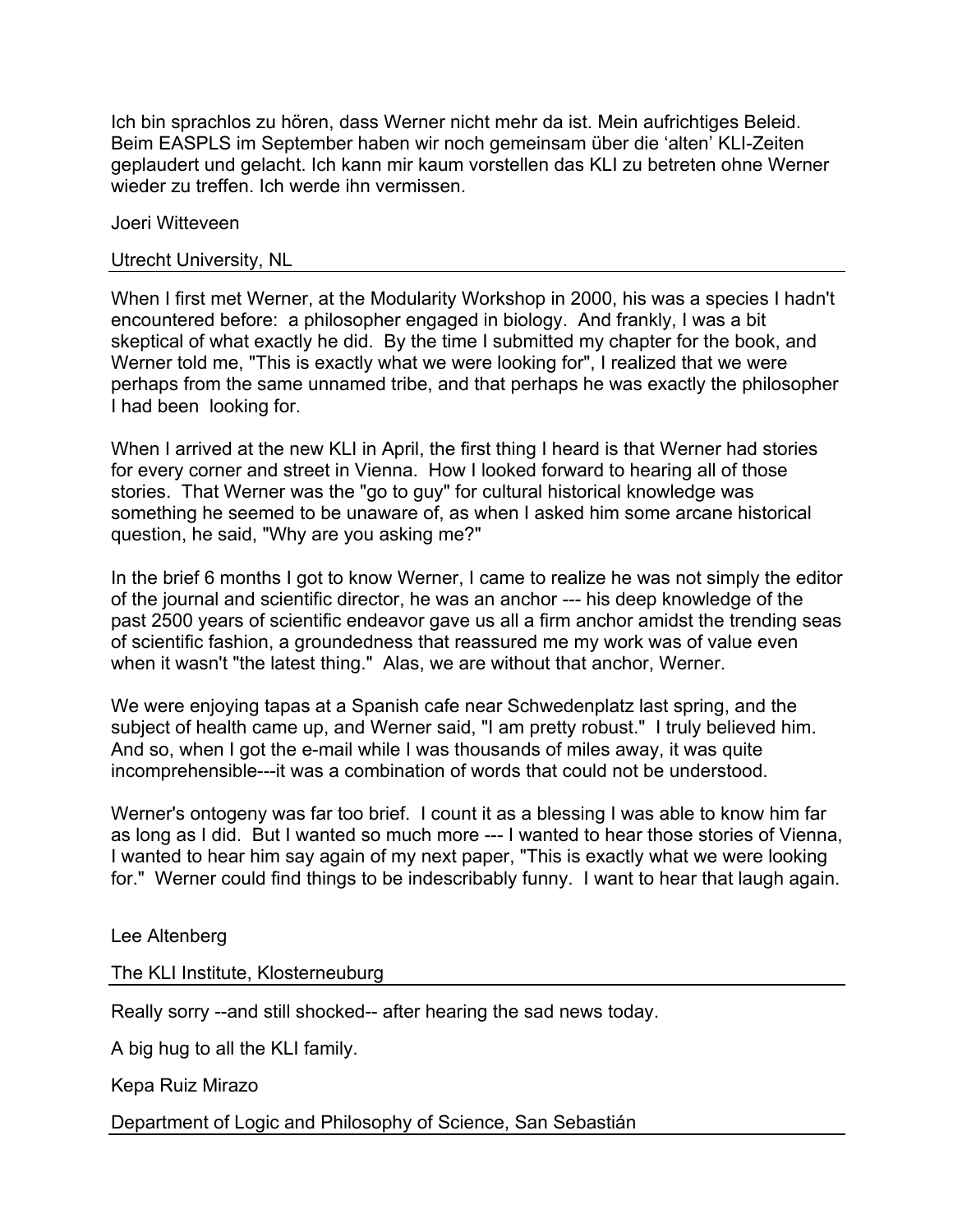This is obviously a complete shock and extremely sad.

Brian McLoone

University of Wisconsin-Madison, WI

How tragic, with all those plans Werner still had in mind. With sympathy,

Maarten Boudry

University of Ghent

Your news is really a shock. I've known Werner for 30 years or more. This is truly sad.

Bob Richards

University of Chicago, IL

My sympathies and thoughts are with you all.

Rachel Ankeny

University of Adelaide

A TERRIBLE SURPRISE. AND A GREAT LOSS. How very sad.

Richard and Katherine Nelson

Columbia University, NY

What a shock! I am deeply saddened -- it is a great loss to the community.

Evelyne Fox Keller

Massachusetts Institute of Technology, Cambridge, MA

I am so so sorry. I cannot tell you what a blow this is. It is devastating.

You have my sincere condolences.

Jim Griesemer

University of California, Davis, CA

Oh my god. That is terrible news. My condolences to everyone.

Jeffrey H. Schwartz

University of Pittsburgh, Pennsylvania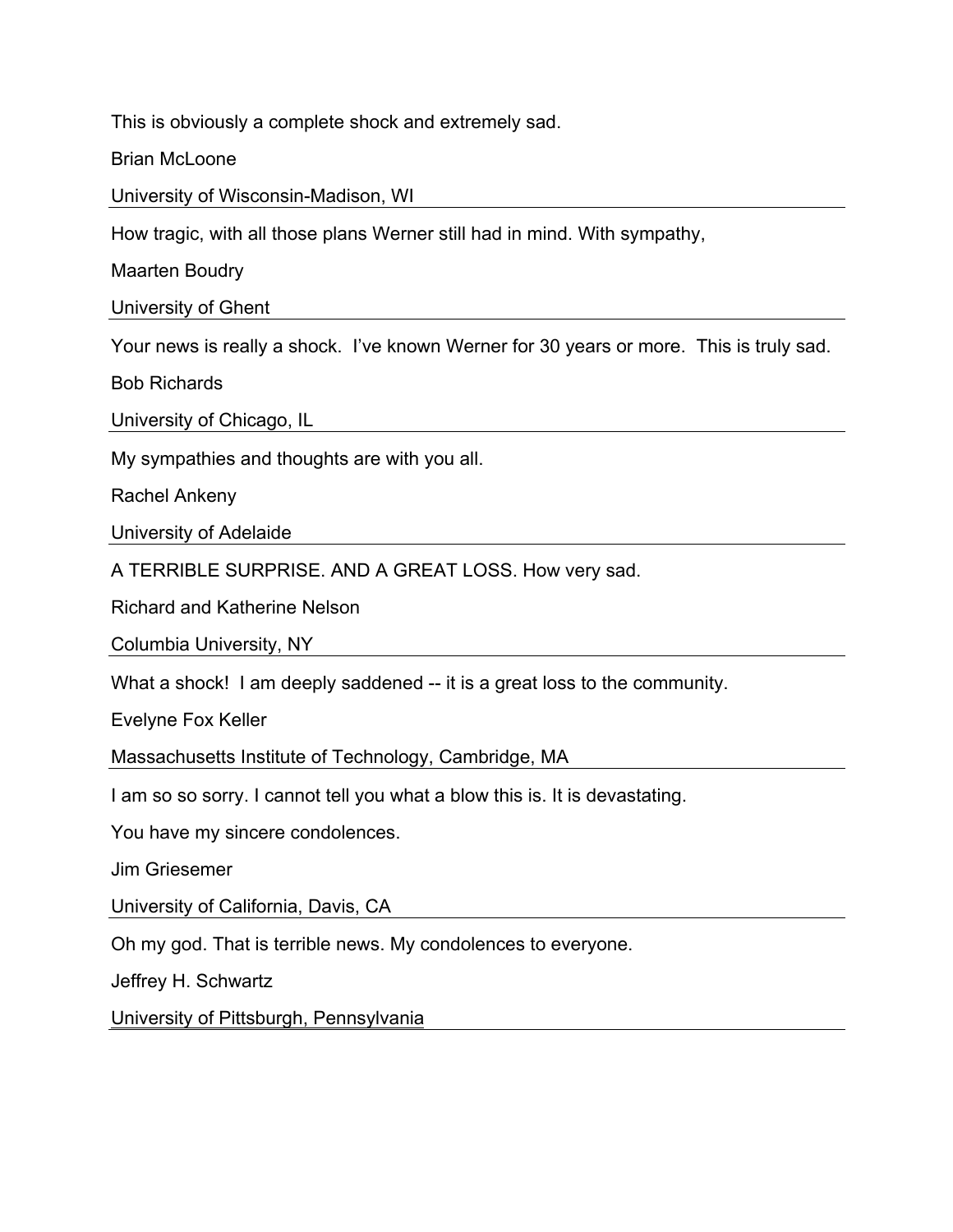I'm deeply sorry, and shocked about these news. This is a big lost for friends and science.

Piera Filippi

Center for Brain, Mind, and Cognitive Evolution, Bochum

Ich bin fassungslos...das tut mir so leid! Und wieder mal zeigt sich, wie wichtig es ist, Zeit mit den Menschen, die einem lieb und wichtig sind, zu verbringen, da's so schnell vorbei sein kann... Mein aufrichtiges Beileid an Euch alle!

Elisabeth Zimmermann

Universität Wien

This is such devastatingly sad news. I'm so sorry. I want you to know how much I admired Werner, and how much I appreciate how kind he has been to me.

Denis Walsh

University of Toronto

This is shocking news. I was looking forward to see him in a few weeks in Rovereto! Sad, very sad.

Liliana Albertazzi

Center for Mind/Brain Sciences (CIMEC) and Trento University

I am very saddened and shocked by this news ....my deepest condolences.

Ehab and Ruba Abouheif

McGill University, Montréal

What a !!!! loss :-(

I'm truly sorry for all of us missing such a good academic, for you losting the KLI irremplazable rock, but specially for we sadly losting such a nice and close friend.

Paola Hernández Chávez

Centro Lombardo, Ciudad de México, D.F.

Please accept my deep condolences.

Naomi Oreskes

Harvard University, Cambridge, MA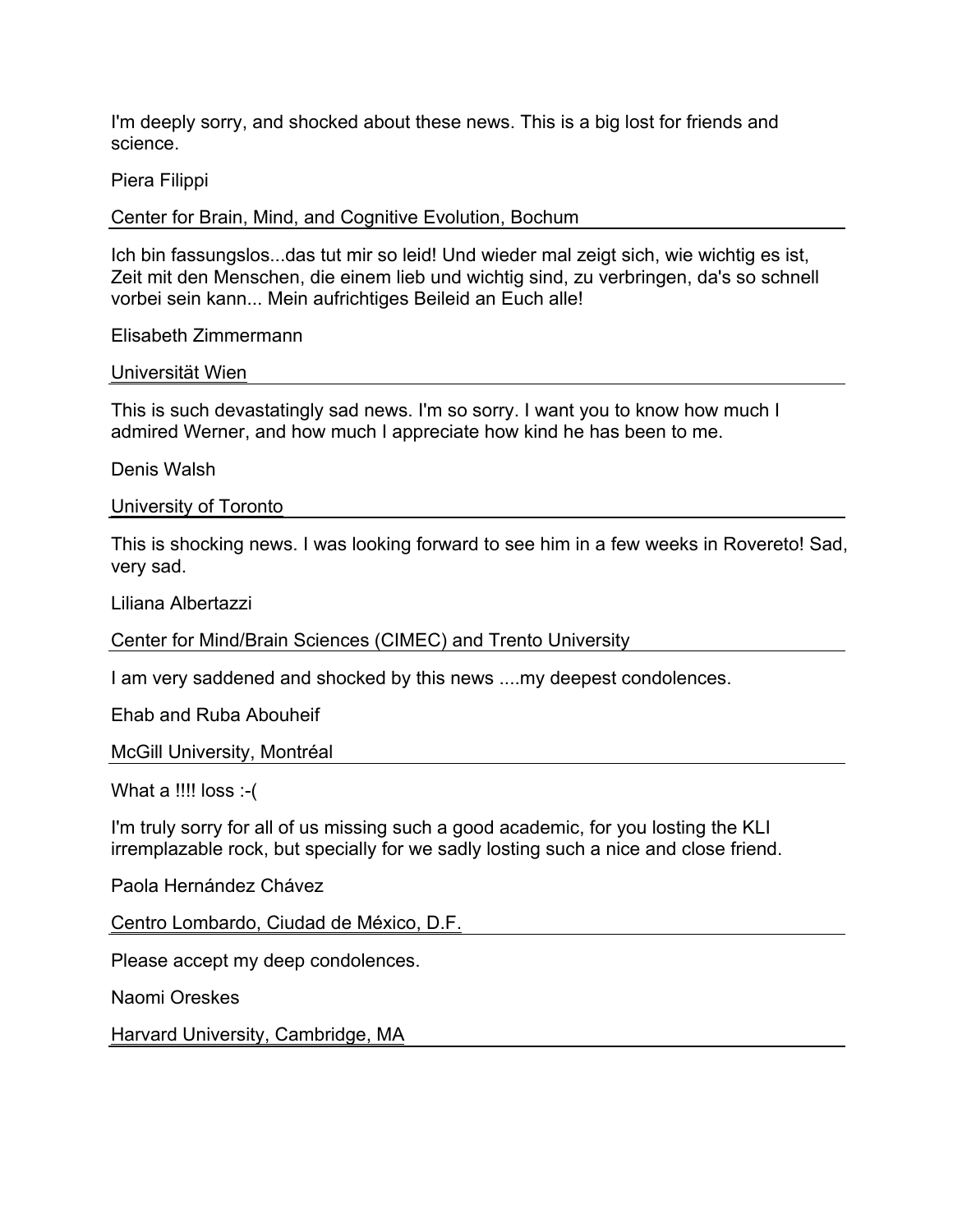I am so sorry for the great loss.

Federica Turriziani Colonna

## Arizona State University, Tempe, AZ

I am so deeply shocked to hear this news! I honestly cannot believe this terrible news, and I feel very sorry for the loss to the community. Please pass my condolences to Werner's family and to everyone at the institute.

### Michela Massimi

## The University of Edinburgh

I'd say that we've had a good time at the KLI: a wonderful environment, great working conditions and such freedom for doing our own projects! This was mostly thanks to Werner. He was the soul of the KLI.

I remember Werner as a jolly grumpy hypermnesic, with a lust for life expressed in crazy working habits and possibly too much drinking and smoking. He had a fascinating personality! It was incredibly enriching to talk with him, especially if you could distract him from his focus on the problems of the KLI. Trains, jazz, philosophy of science, evolutionary theory, the history of belgium and europe, ... How knowledgeable and enthusiastic he was!

We know that Werner was instrumental in the theoretical research on evolutionary theory. With his role as editor of Biological Theory, president of ISHPSSB and director of the KLI, he was a sort of contemporary Mersenne of evolutionary theory. He knew everybody and everybody's work. He helped me to think of evolutionary theory in a much more subtle way than I initially did. In my view, Werner was among the subtlest thinkers of the extended synthesis--away from some of its marketing claims yet eager to support it for its great potential.

Werner was often judgemental. He would categorize people and their work as good or bad in a rather Manichean way. Yet, he was always surprisingly supportive of 'his' fellows. He liked us all in a fatherly way. As Joeri points out, we, fellows and past fellows, were really his family. Myself, I sincerely regret that I have not been more in touch with him lately.

#### Christophe Heintz

# Central European University, Budapest

In the bookcases above his desk, Werner Callebaut put a couple of books on display, as he liked to do, before he disappeared. They are still there as I write, lodged between a collector's jazz EP and the national flag of Belgium. The latest addition was a book titled ʻLa raison gourmande', by Michel Onfray. I haven't read the book, and probably won't. (In fact, I suspect that Werner impishly put it there because he knew my dislike for the author.) Yet, thinking back on Werner, that phrase comes back. *La raison gourmande*